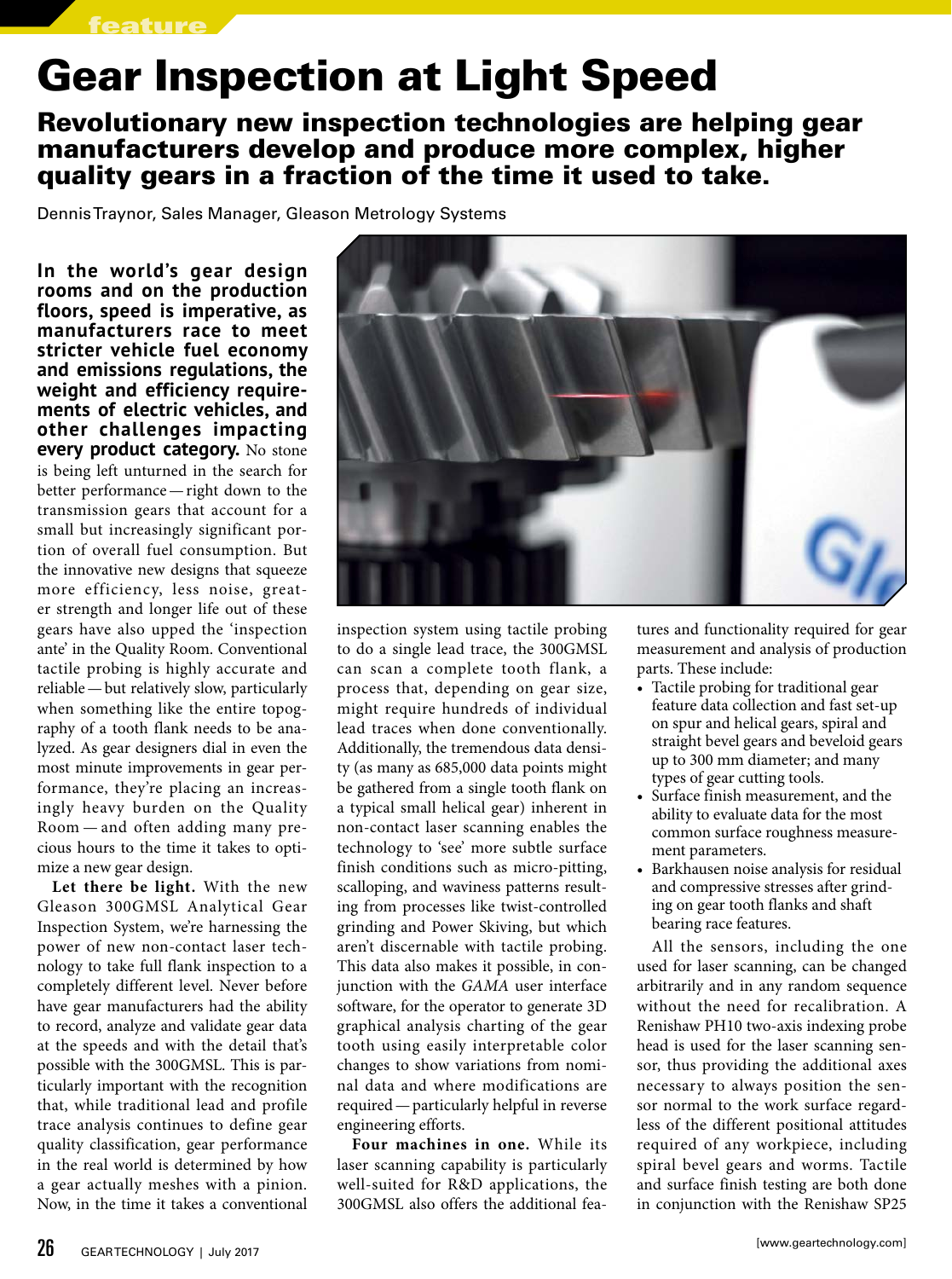



**power transmission and drive technology experts come to discover advancements in the gear industry. In addition, our education courses will keep you up to date on how to avoid gear and bearing failures, gearbox maintenance and lubrication.**

**Drive home with new insights and technology for your business.** 

### www.gearexpo.com/geartechnology for more information, visit

# Networking, On-site Demonstrations, AND TOP-NOTCH EDUCATION

**JOIN THOUSANDS** of design, manufacturing and application engineering professionals as well as gear buyers and manufacturers to network and build relationships that drive profits for your company.

#### **EXPLORE A SOLD-OUT EXHIBIT**

**HALL** filled with the latest equipment and machines to make your operations more efficient and your systems made to the highest quality. See them in action firsthand.

**GET NEW IDEAS** during education sessions led by industry experts who provide relevant and timely solutions to the challenges you and your team face every day.

### October 24-26, 2017 **Columbus, OH Greater Columbus Convention Center**